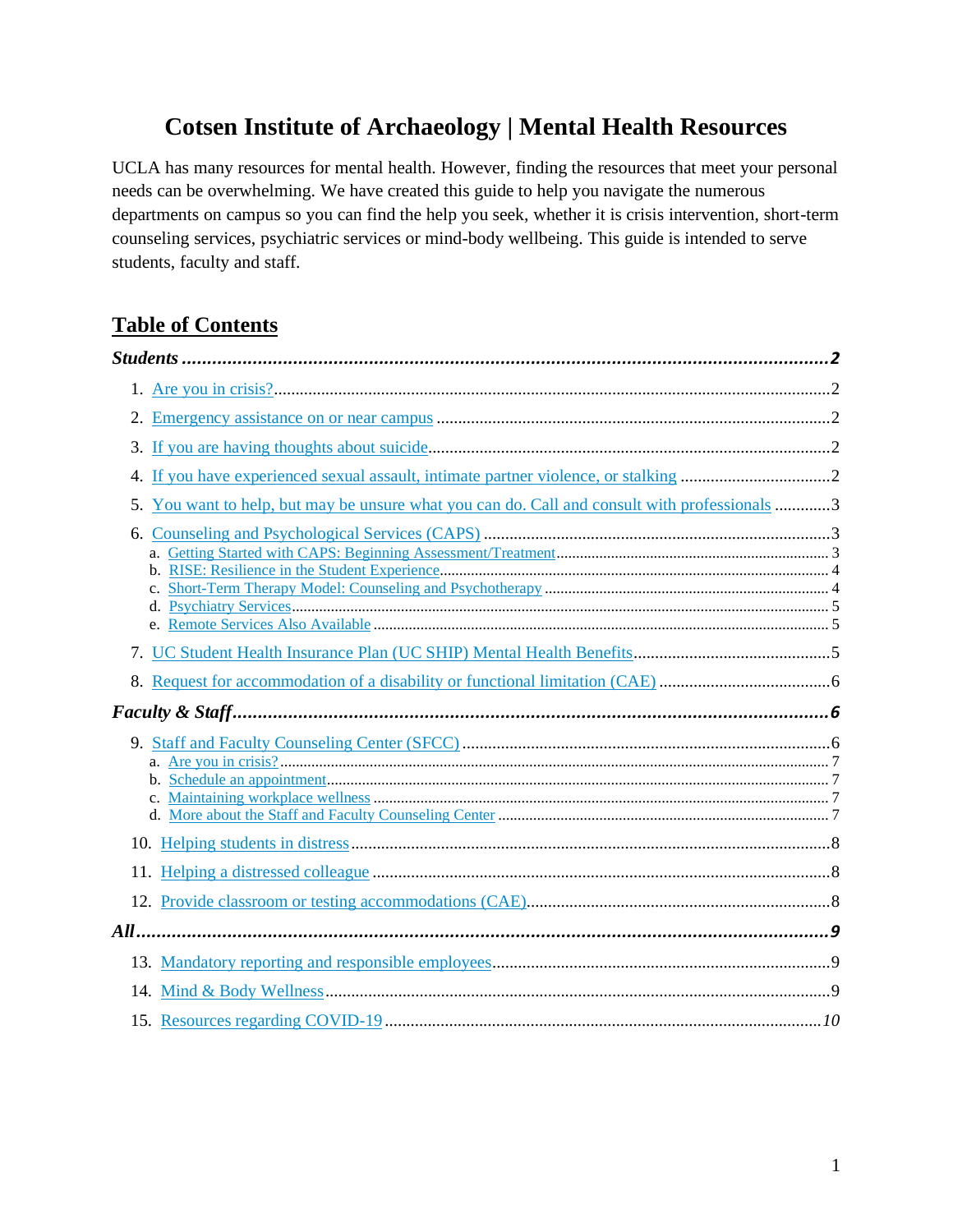# <span id="page-1-0"></span>**Students**

# <span id="page-1-1"></span>**1. Are you in crisis?**

<https://caps.ucla.edu/services/are-you-in-a-crisis>

### **IF THIS IS A LIFE-THREATENING EMERGENCY, CALL 9-1-1 OR GO TO YOUR NEAREST HOSPITAL EMERGENCY ROOM.**

You might be in crisis if

- you are thinking about harming yourself or others
- you feel unable to function, e.g. get out of bed, eat, shower
- you have experienced a recent traumatic event

Call (310) 825-0768 for UCLA's Counseling and Psychological Services (CAPS) Brief Screen intake:

Hours: Monday-Thursday 9am-4pm and Fridays 9am-3pm (Pacific Time).

### <span id="page-1-2"></span>**2. Emergency assistance on or near campus**

- [UC Police Department \(UCPD\)](https://www.ucpd.ucla.edu/) Call 9-1-1 or (310) 825-1491
- [Ronald Reagan UCLA Medical Center](https://www.uclahealth.org/reagan/) [Map to Medical Center](https://www.uclahealth.org/reagan/maps-and-directions) (310) 825-9111 Main line (310) 825-2111 Emergency Department

# <span id="page-1-3"></span>**3. If you are having thoughts about suicide**

- CAPS (24 hours): (310) 825-076
- [National Suicide Prevention Hotline](http://www.suicidepreventionlifeline.org/) (24 hours): (800) 273-TALK (8255) or chat online
- [Crisis Text Line](http://www.crisistextline.org/) (24 hours): Text 741-741 from anywhere in the USA, anytime, about any type of crisis.

# <span id="page-1-4"></span>**4. If you have experienced sexual assault, intimate partner violence, or stalking**

- Call CARE at (310) 206-2465
- Contact a UCLA CARE Advocate at: [advocate@careprogram.ucla.edu](mailto:CAREadvocate@caps.ucla.edu)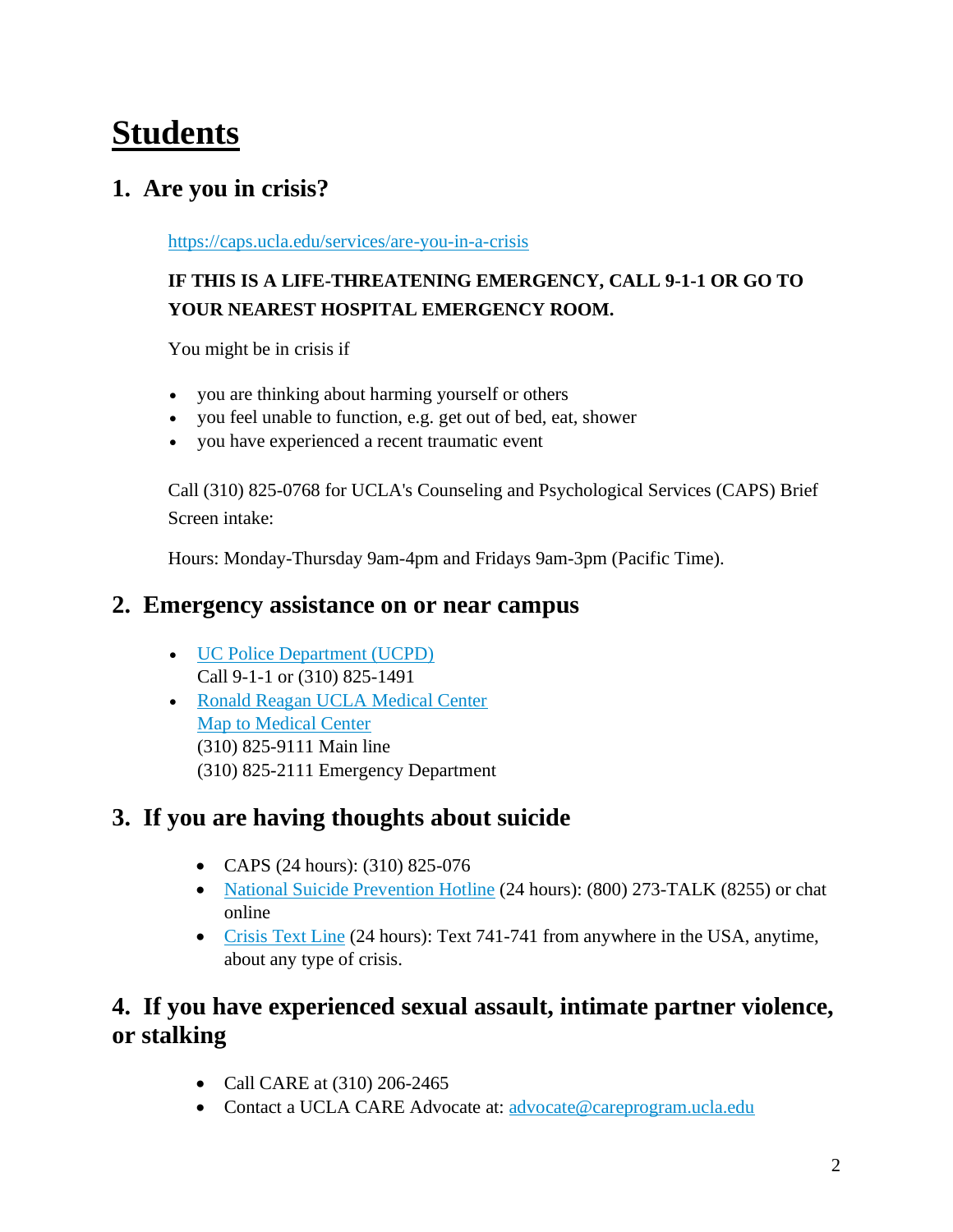- [Rape Treatment Center at Santa Monica-UCLA Medical Center](https://www.uclahealth.org/santa-monica/rape-treatment) (424) 259-7208
- Call the National Sexual Assault Hotline at (800) 656-HOPE (4673) or visit [RAINN](https://rainn.org/) (Rape, Abuse & Incest National Network) to get help in your local area

### <span id="page-2-0"></span>**5. You want to help, but may be unsure what you can do. Call and consult with professionals**

Get advice from people that have experience. The following links and contact information will help you find a professional to consult.

[UCLA Consultation & Response Team \(CRT\)](http://www.studentincrisis.ucla.edu/)

- o CRT Case Managers can help you determine the best path forward: [UCLA Case](https://www.studentincrisis.ucla.edu/Who-can-Help)  **[Managers](https://www.studentincrisis.ucla.edu/Who-can-Help)** 
	- Get to know the Case Managers (videos): [Meet the Case Managers](https://www.youtube.com/watch?v=rP0gsIQAVmI&t=1s)
- o For non-urgent concerns, email [CRTeam@ucla.edu](mailto:CRTeam@ucla.edu)
- Emergencies: Dial 9-1-1
- UCPD Non-Emergencies:  $(310) 825-1491 (24 hours/day)$
- UCPD Anonymous Message/Tip Line: (310) 794-5824 (24 hours/day)
- Counseling and Psychological Services (CAPS): (310) 825-0768 (24 hours/day)
- [UCLA Staff & Faculty Counseling Center:](https://www.chr.ucla.edu/employee-counseling) (310) 794-0245

# <span id="page-2-1"></span>**6. Counseling and Psychological Services (CAPS)**

Counseling and Psychological Services (CAPS) is a multidisciplinary student mental health center for the UCLA campus. CAPS is open during regular business hours, providing all services through telehealth\*.

24/7 crisis support is always available by phone: 310-825-0768

All registered UCLA students are eligible for same-day clinical consultation and help with referrals, linkage, treatment recommendations, and coordination of mental health care and support regardless of insurance plan or current residence.

\*Office phones are answered Mondays through Fridays 8:00 am - 5:00 pm. For other hours, please refer to [https://counseling.ucla.edu/.](https://counseling.ucla.edu/)

<span id="page-2-2"></span>**a. Getting Started with CAPS: Beginning Assessment/Treatment**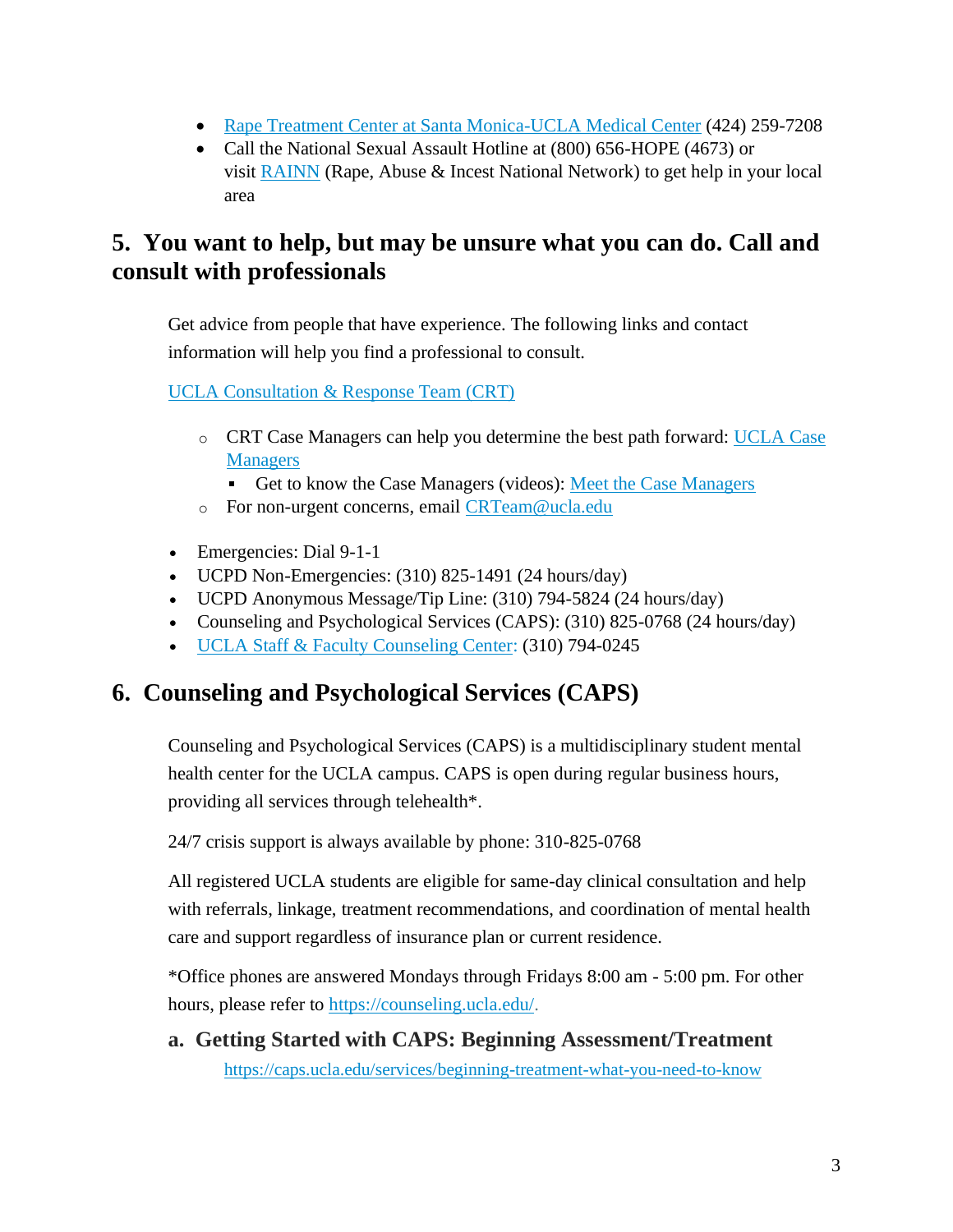All CAPS services start with an initial Intake phone call. Be prepared – this will take 45-60 minutes. You will be required to sign on to the Ashe Patient Portal and fill out assessment and consent forms. The link above includes information on the process, links to the Ashe Patient Portal, eligibility and fees and SHIP mental health benefits. [Ashe Patient Portal](https://pncweb.sdh.ucla.edu/login_dualauthentication.aspx)

All registered UCLA students are eligible for assessment and treatment planning; crisis management; brief individual treatment; group treatment and/or referral to other resources as needed.

More information about services can be found here: <https://counseling.ucla.edu/services/our-services>

#### <span id="page-3-0"></span>**b. RISE: Resilience in the Student Experience**

#### [https://risecenter.ucla.edu](https://risecenter.ucla.edu/)

The RISE (Resilience In Your Student Experience) Center, is an affiliate program and physical extension of UCLA's Counseling and Psychological Services (CAPS).

The RISE Center is a holistic wellness hub that provides an array of programs, classes, trainings, and self-directed resources to foster and support resilience, connection, and well-being for the UCLA student community. Services are free of cost to students and are led by a team of healing practitioners, mental health experts, prevention educators, wellness advisors, and student ambassadors. RISE champions best practices around equipping students with social-emotional skills, embracing difference and diversity, and elevating the concept of "mental health" as an every-day habit so that students can meet their full capacity for personal success. Our wellness oasis offers inclusive, accessible services such as meditation, yoga, peer coaching, and other mind-body modalities. Please email

[RISE@caps.ucla.edu](mailto:RISE@caps.ucla.edu) to schedule an intake with a resilience advisor. More information about RISE programming can be found on Instagram: [@RISEcenterUCLA](https://www.instagram.com/RISEcenterUCLA/) or Facebook: [RISE Center UCLA.](https://www.facebook.com/RISEcenterUCLA/)

#### <span id="page-3-1"></span>**c. Short-Term Therapy Model: Counseling and Psychotherapy**

CAPS utilizes a short-term therapy model which focuses on helping you clarify your concerns and work towards the resolution of difficulties.

• Individual counseling sessions are 45-50 minutes in duration and scheduled with a specific staff clinician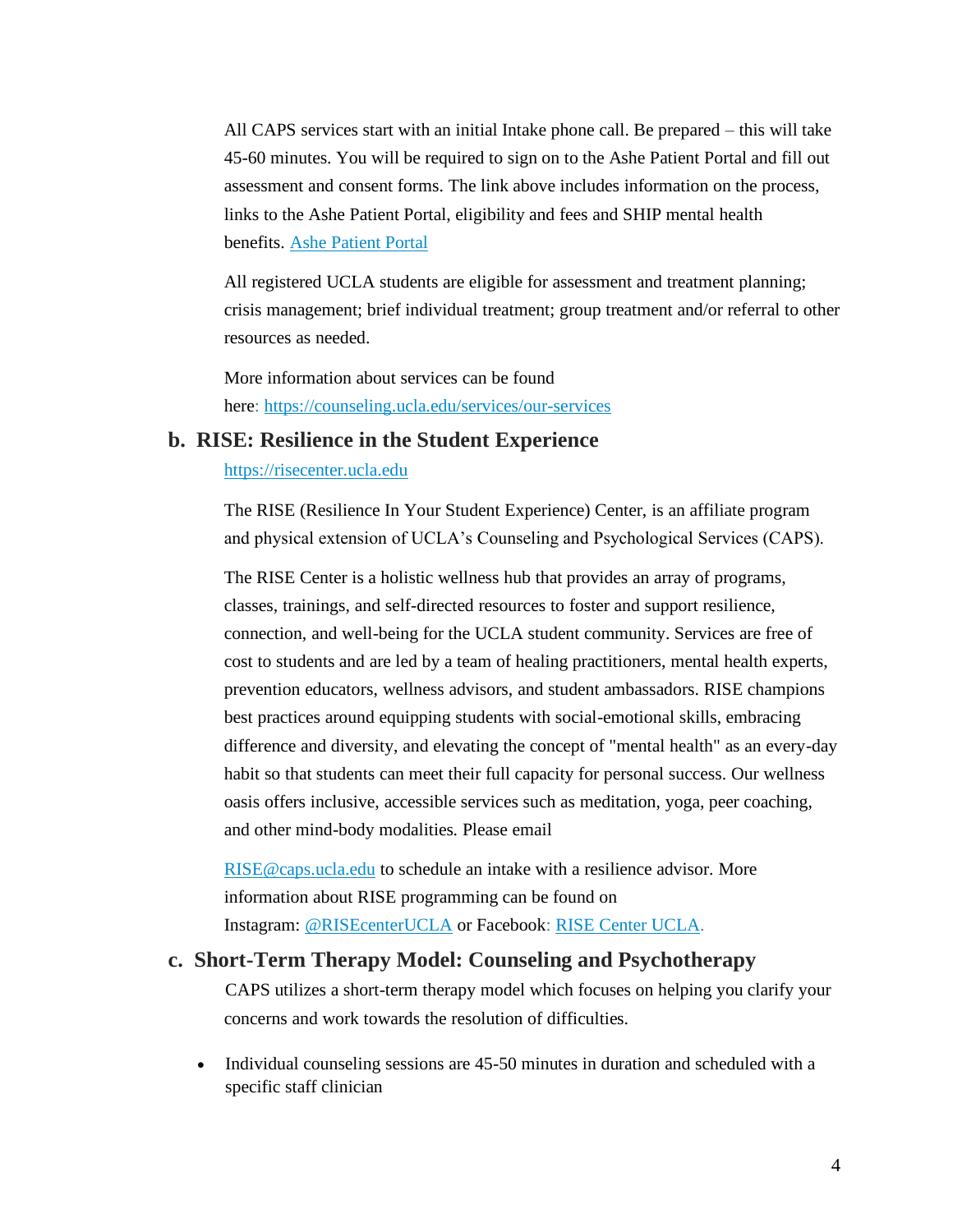- The frequency and total number of sessions are determined by clinical need and clinic policies.
- Counseling is provided by licensed psychologists, licensed clinical social workers, and licensed marriage and family therapists. Sessions are also provided by advanced unlicensed psychology and social work trainees who work under close supervision of our licensed staff.
- You and your clinician will discuss treatment goals, which may include referrals to CAPS psychiatric services or group treatment for comprehensive care.
- Couples counseling is available only if both parties are currently registered UCLA students. Students may not receive concurrent individual and couples therapy at CAPS.
- For a higher level of care, CAPS may coordinate referrals to Behavioral Health Services (BHS) at the UCLA Neuropsychiatric Institute, UC SHIP-Anthem community providers or providers in your private health insurance network.

### <span id="page-4-0"></span>**d. Psychiatry Services**

- Psychiatry services are available by referral from your CAPS clinician.
- Please consult with your psychiatrist about ongoing treatment options if you are currently out of state.

#### <span id="page-4-1"></span>**e. Remote Services Also Available**

Remote services offered by CAPS: [https://counseling.ucla.edu/file/d5743087-f114-](https://counseling.ucla.edu/file/d5743087-f114-4e53-ba9e-8dc70775d4c3) [4e53-ba9e-8dc70775d4c3](https://counseling.ucla.edu/file/d5743087-f114-4e53-ba9e-8dc70775d4c3)

This file explains all CAPS' remote services at-a-glance, including a 24/7 crisis phone number, number to call for scheduling services and guide to fees.

NOTE: You are eligible for services for the quarter following the last quarter you were enrolled.

# <span id="page-4-2"></span>**7. UC Student Health Insurance Plan (UC SHIP) Mental Health Benefits**

#### <https://counseling.ucla.edu/about-us/uc-ship-mental-health-benefits>

The UC Student Health Insurance Plan (UC SHIP) is a comprehensive medical insurance program offered to UCLA students. This link will take you to information about your mental health benefits, a guide to network and out-of-network providers, how to initiate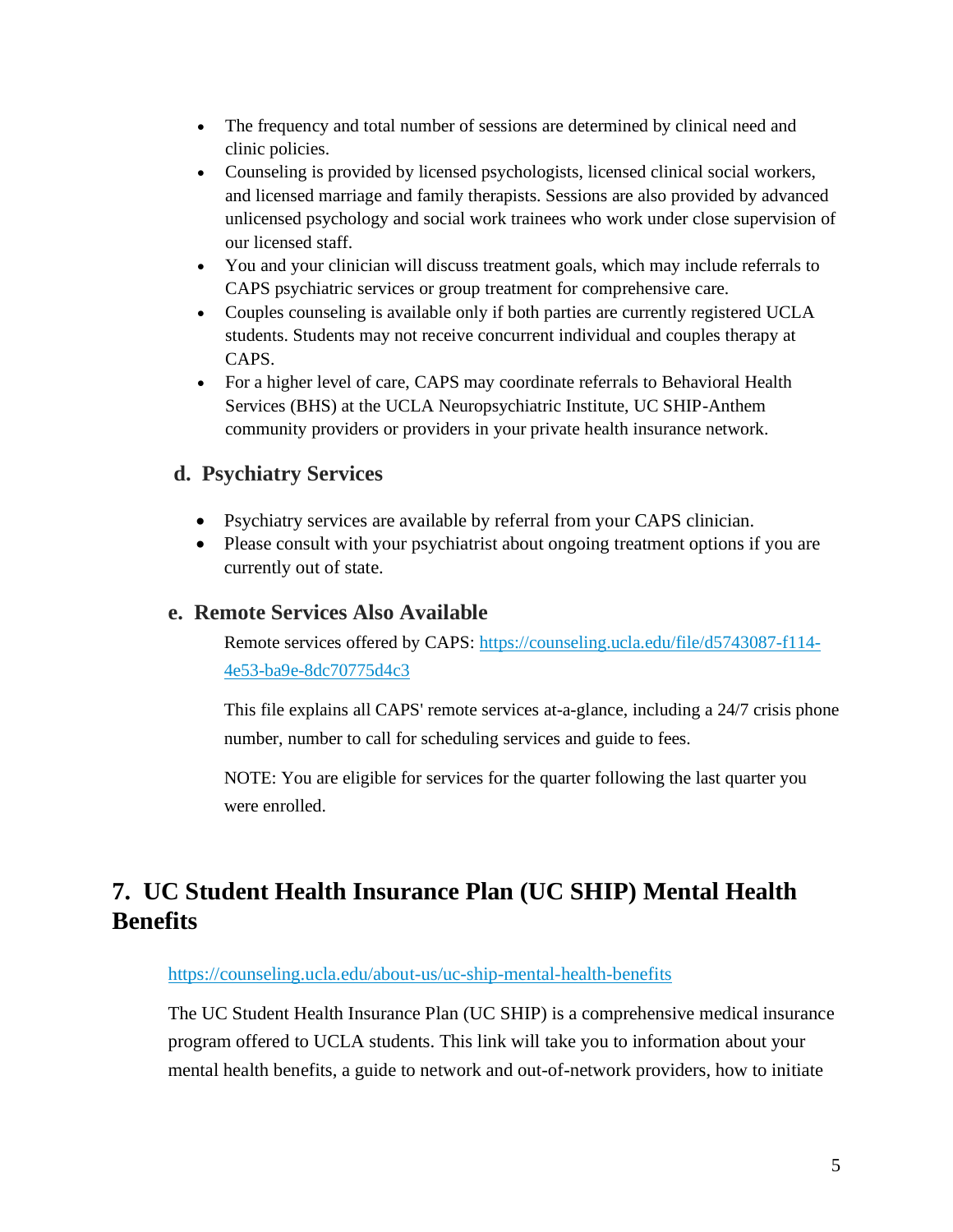off-campus services and How to use UC-SHIP Insurance outside of the U.S. to access Mental Health Services.

### <span id="page-5-0"></span>**8. Request for accommodation of a disability or functional limitation (CAE)**

[https://cae.ucla.edu](https://cae.ucla.edu/)

#### **The Role of the Center for Accessible Education**

The UCLA Center for Accessible Education (CAE) is responsible for the administration of UCLA's commitment to ensuring access and participation for all students with qualifying disabilities or medical conditions. The Americans with Disabilities Act stipulates that postsecondary institutions are responsible for providing necessary accommodations when a student discloses a disability. The CAE is tasked with determining the necessary accommodations to facilitate a student's access to instruction and participation in the college academic experience. Faculty members are important disabilities office partners, as they can help ensure that students have access to the accommodations for which they are approved.

An accommodation is a legally mandated modification or service designed to mitigate the functional limitations associated with a student's disability. Reasonable accommodations are determined through an interactive process between the CAE, the student, and instructional staff. Students who request reasonable accommodations must submit current documentation from licensed physicians, psychologists, or other qualified professionals. It is the student's responsibility to initiate the request for accommodations with the faculty. It is the faculty's role to facilitate access to classroom accommodations.

BEGIN HERE: <https://cae.ucla.edu/students/accommodation-requests>

# <span id="page-5-1"></span>**Faculty & Staff**

# <span id="page-5-2"></span>**9. Staff and Faculty Counseling Center (SFCC)**

<https://www.chr.ucla.edu/employee-counseling>

UCLA's Staff and Faculty Counseling Center (SFCC) fosters a productive and supportive work environment for all employees.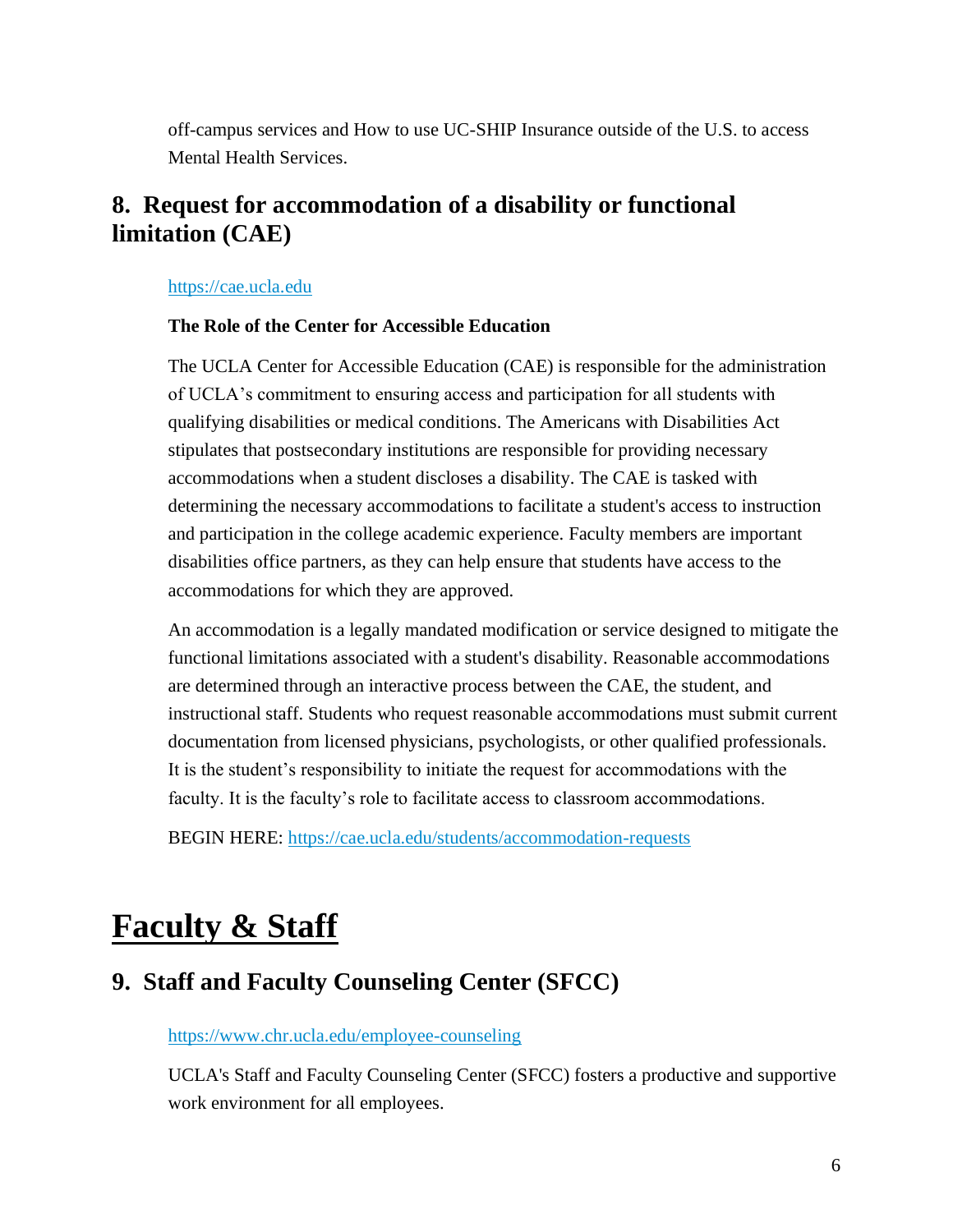There are a wide range of services available, such as confidential counseling for employees and their family members, management consultation, coaching, training, retreat facilitation, work-life programs, support groups and community resource referrals.

Services are free, voluntary and confidential.

#### <span id="page-6-0"></span>**a. Are you in crisis?**

<https://www.chr.ucla.edu/employee-counseling/crisis-management>

UCLA's Staff and Faculty Counseling Center (SFCC) assists faculty and staff with Crisis management in the following areas:

- Violence in the Workplace
- Critical Incident Debriefing
- Work-Group Interventions

#### <span id="page-6-1"></span>**b. Schedule an appointment**

<https://www.chr.ucla.edu/employee-counseling/counseling-consultation>

UCLA provides counseling, assessment and referral services to faculty and staff and their immediate family members as well as management consultations and coaching to department managers.

#### <span id="page-6-2"></span>**c. Maintaining workplace wellness**

UCLA's Staff and Faculty Counseling Center (SFCC) fosters a productive and supportive work environment for all employees.

- [Let's Talk Articles](https://www.chr.ucla.edu/employee-counseling/resources)
- [Substance Abuse in the Workplace](https://www.chr.ucla.edu/employee-counseling/substance-abuse)
- [Staff & Faculty Counseling Top 10 Tips](https://www.chr.ucla.edu/employee-counseling/resources)
- [Training, Workshops & Retreat Facilitation](https://www.chr.ucla.edu/employee-counseling/training-workshops-retreat-facilitation)
- [UCLA Tobacco-Free Policy](http://www.adminpolicies.ucla.edu/pdf/810.pdf)
- [Work-Life](https://www.chr.ucla.edu/employee-counseling/work-life)

#### <span id="page-6-3"></span>**d. More about the Staff and Faculty Counseling Center**

Additional resources:

- [Employee Assistance Resources](https://www.chr.ucla.edu/employee-counseling/resources)
- [Staff & Faculty Counseling Center eBrochure](https://ucla.box.com/staff-faculty-counseling-bro)
- [Staff & Faculty Counseling Center Directory](https://www.chr.ucla.edu/employee-counseling/staff-faculty-counseling-center-directory)
- [Staff & Faculty Counseling Newsletters](https://www.chr.ucla.edu/employee-counseling/resources)
- [Upcoming Events](https://www.chr.ucla.edu/employee-counseling/upcoming-events)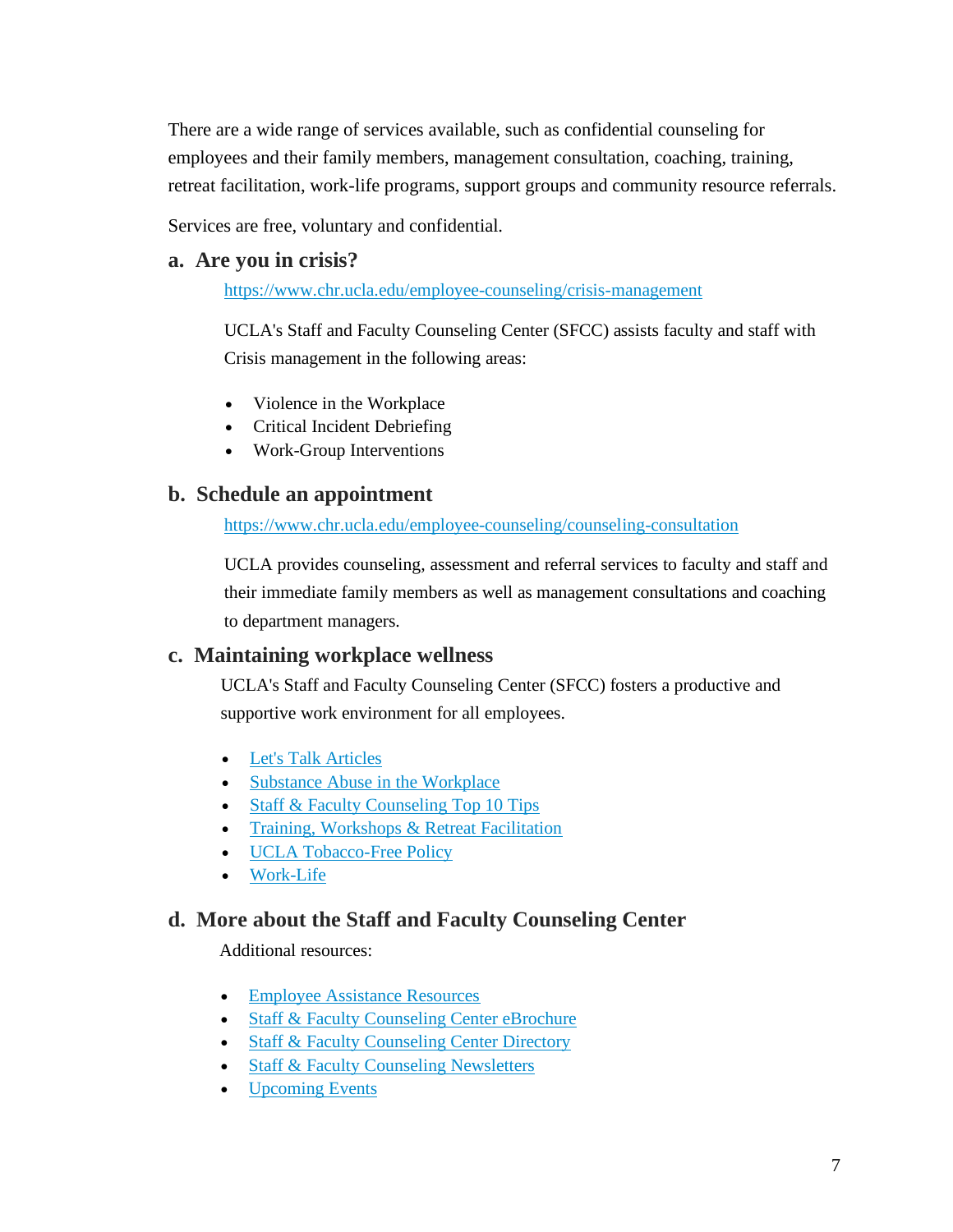### <span id="page-7-0"></span>**10. Helping students in distress**

Each UCLA community member offers a valuable perspective when working with students in distress. We share the responsibility of responding when a student's health or safety is at risk by reporting these concerns to the appropriate offices and referring students to campus resources. If it is not clear whether a student is in distress, contact for a consultation.

[UCLA Consultation & Response Team \(CRT\)](http://www.studentincrisis.ucla.edu/)

- CRT Case Managers can help you determine the best path forward: [UCLA Case](https://www.studentincrisis.ucla.edu/Who-can-Help)  **[Managers](https://www.studentincrisis.ucla.edu/Who-can-Help)** 
	- o Get to know the Case Managers (videos): [Meet the Case Managers](https://www.youtube.com/watch?v=rP0gsIQAVmI&t=1s)
- For non-urgent concerns, email [CRTeam@ucla.edu](mailto:CRTeam@ucla.edu)

If there is an emergency or incident that needs an immediate response, please call 911 or contact UCPD at (310) 825-1491.

The Red Folder (how to respond to students in distress at-aglance): [https://studentincrisis.ucla.edu/download/39679e1c-a57d-48d0-83a2](https://studentincrisis.ucla.edu/download/39679e1c-a57d-48d0-83a2-a906c1e53669) [a906c1e53669](https://studentincrisis.ucla.edu/download/39679e1c-a57d-48d0-83a2-a906c1e53669)

### <span id="page-7-1"></span>**11. Helping a distressed colleague**

A coworker is often first to observe signs of distress or trouble. The Behavioral Intervention Team can provide help and has compiled an informational guide to aid in identifying and assisting colleagues that are displaying indicators of distress.

[Employees in Distress Guide](https://ucla.app.box.com/v/emp-in-distress)

### <span id="page-7-2"></span>**12. Provide classroom or testing accommodations (CAE)**

#### [https://cae.ucla.edu](https://cae.ucla.edu/)

#### **The Role of the Center for Accessible Education**

The UCLA Center for Accessible Education (CAE) is responsible for the administration of UCLA's commitment to ensuring access and participation for all students with qualifying disabilities or medical conditions. The Americans with Disabilities Act stipulates that postsecondary institutions are responsible for providing necessary accommodations when a student discloses a disability. The CAE is tasked with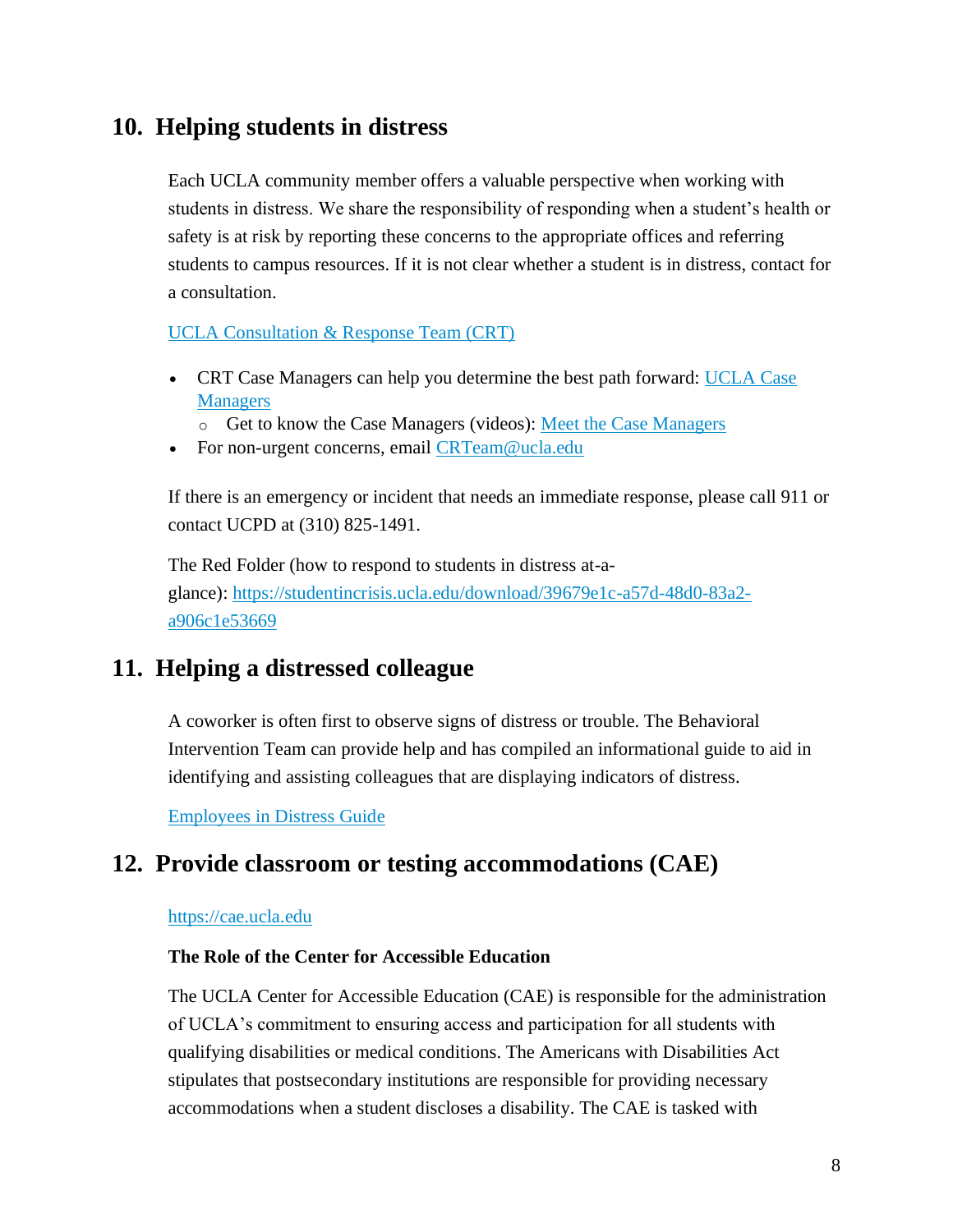determining the necessary accommodations to facilitate a student's access to instruction and participation in the college academic experience. Faculty members are important disabilities office partners, as they can help ensure that students have access to the accommodations for which they are approved.

An accommodation is a legally mandated modification or service designed to mitigate the functional limitations associated with a student's disability. Reasonable accommodations are determined through an interactive process between the CAE, the student, and instructional staff. Students who request reasonable accommodations must submit current documentation from licensed physicians, psychologists, or other qualified professionals. It is the student's responsibility to initiate the request for accommodations with the faculty. It is the faculty's role to facilitate access to classroom accommodations.

BEGIN HERE: <https://cae.ucla.edu/faculty>

# <span id="page-8-0"></span>**All**

### <span id="page-8-1"></span>**13. Mandatory reporting and responsible employees**

It is important to know, any UC employee who is not identified as a confidential resource is what is called a "Responsible Employee" - this means they are required to report sexual violence, sexual harassment or other conduct prohibited by the Title IX policy to the Title IX director or designee. This includes student employees (GSRs, TAs, etc). The FAQ page available [here](https://sexualharassment.ucla.edu/reporting/responsible-employees-mandated-reporter) describes what to do and when.

However, there are confidential resources on campus that can be consulted before deciding if you want to have an incident reported. The **[CARE Program](https://careprogram.ucla.edu/)** serves survivors of sexual violence and sexual harassment and can help with this decision. Providing this information upfront allows the individual to decide whether to talk to you or go to a confidential resource.

### <span id="page-8-2"></span>**14. Mind & Body Wellness**

- Mindful Meditation through the UCLA Mindful Awareness Research Center: <https://www.uclahealth.org/marc/getting-started>
- UCLA Recreation provides at-home classes, programs, and activities: <https://secure.recreation.ucla.edu/> (Membership and class fees may apply)